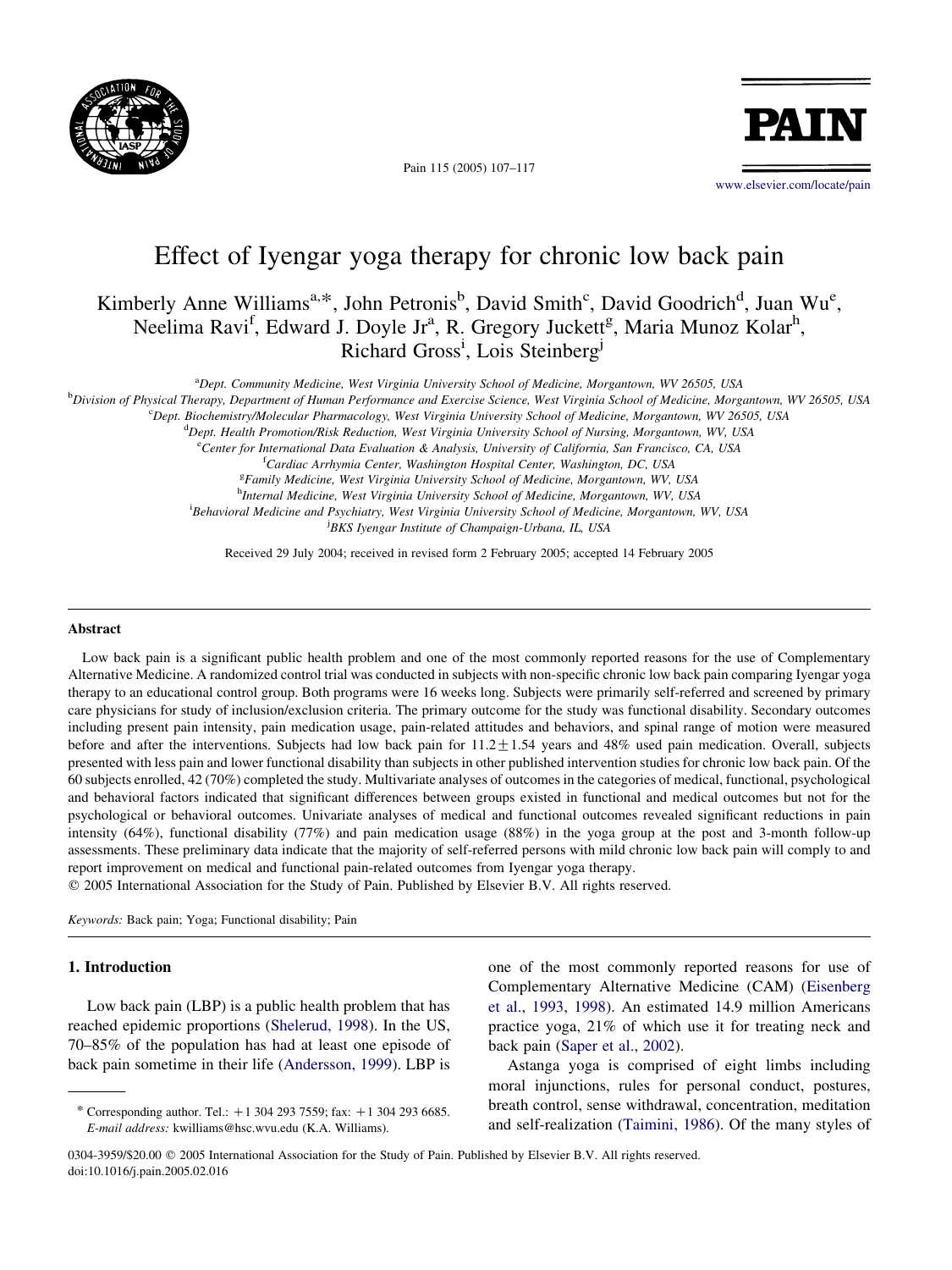yoga taught in the US, Iyengar yoga is the most prevalent ([Signet Market Research, 2000\)](#page-10-0). It is based on the teachings of the yoga master, [B.K.S. Iyengar \(1976\)](#page-9-0) who has taught yoga for 70 years and has applied yoga to many health problems including chronic low back pain (CLBP). Although his system descended from Astanga Yoga, it is distinguished from other styles of yoga by the emphasis on precise structural alignment, the use of props, and sequencing of poses, and by the incorporation of all aspects of Astanga Yoga into the practice of postures and breath control ([Iyengar, 1989\)](#page-9-0). Iyengar yoga was chosen for this study because a high prevalence of Americans practicing Iyengar yoga ([Signet Market Research, 2000\)](#page-10-0) and the expectation of yielding the best possible outcome. The method is supported by a national credentialing organization with high teaching standards ([IYNAUS Certification](#page-9-0) [Committee, 2002\)](#page-9-0) and a standardized protocol for LBP ([Iyengar, 1976\)](#page-9-0).

A number of randomized controlled studies exist on the efficacy of yoga. These include osteoarthritis ([Garfinkel et al.,](#page-9-0) [1994](#page-9-0)), carpel tunnel syndrome [\(Garfinkel et al., 1998\)](#page-9-0), multiple sclerosis [\(Oken et al., 2004](#page-10-0)), bronchial asthma ([Nagarathna and Nagendra, 1985; Vedanthan et al., 1998](#page-10-0)), pulmonary tuberculosis ([Visweswaraiah and Telles, 2004](#page-10-0)), drug addiction [\(Shaffer et al., 1997](#page-10-0)), hypertension ([Murugesan](#page-9-0) [et al., 2000](#page-9-0)), irritable bowel syndrome ([Taneja et al., 2004](#page-10-0)), lymphoma ([Cohen et al., 2004](#page-9-0)) and mild depression [\(Woolery](#page-10-0) [et al., 2004\)](#page-10-0). Four of these studies evaluated Iyengar yoga ([Garfinkel et al., 1994, 1998; Oken et al., 2004; Woolery et al.,](#page-9-0) [2004](#page-9-0)) and reported positive results.

Only three peer-reviewed studies of yoga and CLBP have been published. Two of the studies evaluated an unspecified method of hatha yoga. One study lacked a control group ([Vidyasagar et al., 1989\)](#page-10-0) while the other was not powered to reach statistical significance [\(Galantino et al., 2004](#page-9-0)). The third was a feasibility analysis of Iyengar yoga presenting only baseline data and adherence rates to therapy [\(Jacobs](#page-9-0) [et al., 2004](#page-9-0)).

Although the therapeutic application of Iyengar yoga for CLBP is currently offered at Iyengar Yoga Centers, there has been no published scientific evaluation of the intervention. The purpose of this exploratory study was to determine the efficacy of Iyengar yoga therapy on pain-related outcomes in persons with CLBP. It is hypothesized that the yoga therapy group will report a greater reduction in a number of pain-related measures.

## 2. Method

#### 2.1. Subjects

The study was approved by the Institutional Review Board at West Virginia University. Subjects were recruited through physician and self-referral. Local physicians were informed about the study through lectures and mailed announcements. The

project was announced to the public through flyers, public radio, and local university list serve for faculty and staff. The inclusion criteria were: history of non-specific LBP with symptoms persisting for  $>$  3 months. Subjects had to be  $>$  18 years of age, English-speaking, and ambulatory. Individuals were excluded if their LBP was due to nerve root compression, disc prolapse, spinal stenosis, tumor, spinal infection, alkylosing spondylosis, spondylolisthesis, kyphosis or structural scoliosis, or a widespread neurological disorder. Individuals were excluded if they presented as pre-surgical candidates, were involved in litigation or compensation, displayed a compromised cardiopulmonary system, were pregnant, had a body mass index  $>$  35, were experiencing major depression or substance abuse and were practitioners of yoga. Eligibility was also contingent on subjects' agreement to randomization and to forgo other forms of CAM during the study.

## 2.2. Study design

During the pre-intervention assessment, subjects signed an informed consent and completed a battery of psychosocial questionnaires, and spinal range of motion (ROM) measurements. Data collectors were blind to the subject's treatment status. Subsequently, subjects were randomized to control or yoga groups using a random number generating program from JMP 4.0 statistical software (JMP is a registered trademark of the SAS Institute, Gary, NC; see [Fig. 1\)](#page-2-0). Randomized subjects were assigned to one of three subgroups of 10 (i.e. Groups I–III) during the fall 2001 and spring 2002 based on the date of their enrollment. Both groups received 16 weekly newsletters on back care written by senior entry-level physical therapy students while also being permitted to continue medical care for LBP. In 2 weeks preceding the start of the program, the control and yoga groups received two 1-h lectures of occupational/physical therapy education regarding CLBP. Instructional handouts were given to help subjects use the information they received. Yoga group subjects were required to attend one 1.5-h class each week taught by a yoga instructor for 16 weeks at a community yoga studio. Yoga subjects were also encouraged to practice yoga at home for 30 min, 5 days per week. Both groups were asked to attend a 1.5-h post-intervention assessment 16 weeks following the start of the program to complete questionnaires, and spinal ROM measurements. Data collectors were blind to the subject's treatment status. Three months after program completion, a third battery of questionnaires was mailed to all subjects. Subjects were asked to complete and return the questionnaires in stamped, self-addressed envelopes to the researchers. Results from the post-treatment and 3-month follow-up assessments were compared to baseline measurements.

#### 2.3. Yoga therapy intervention

The yoga therapy intervention is based on the teachings of BKS Iyengar who has taught yoga for 70 years and has applied therapeutic variations of classical poses to many health problems including CLBP [\(Iyengar, 1976\)](#page-9-0). It was posited that Iyengar yoga therapy would progressively rehabilitate LBP by addressing imbalances in the musculoskeletal system that affect spinal alignment and posture. The wide range of postures and supportive props employed by this method serve to enhance alignment, flexibility, mobility and stability in all muscles and joints that affect spinal alignment and posture. A variety of props were used including sticky mats, belts, blocks, chairs,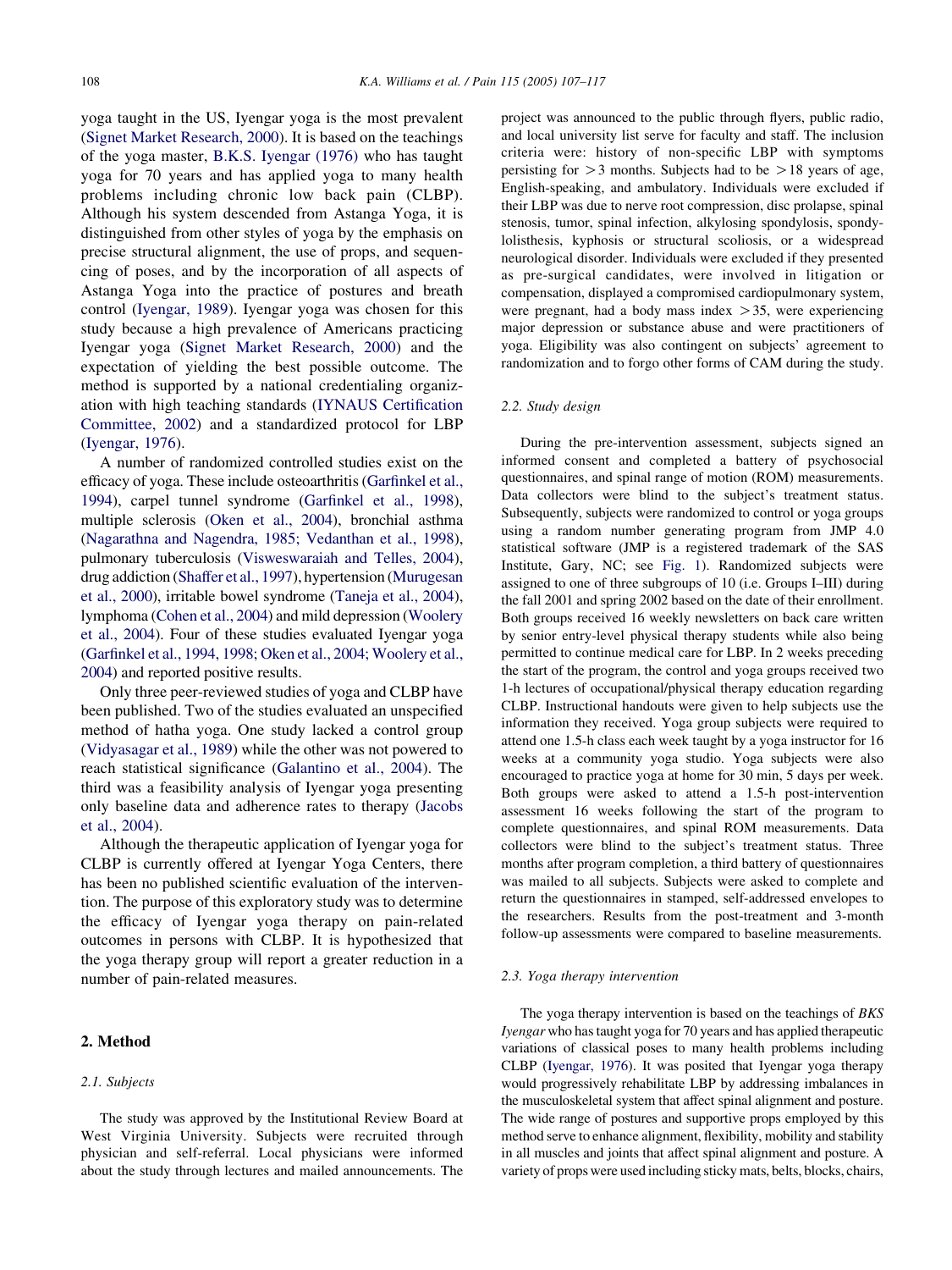<span id="page-2-0"></span>

Fig. 1. Recruitment and study design.

wall ropes, benches, boxes, stools, trestler and weights. These props were used to provide external support to facilitate relaxation, to provide traction and to bring awareness to a specific regions of the body. Many muscle groups were targeted by Iyengar yoga with the aim of lengthening constricted or stiff muscles and strengthening core postural muscles that were underutilized including muscles of the abdomen, diaphragm, hamstrings, quadriceps, hip adductors and lateral rotators, buttocks, muscles of the lumbar and thoracic areas of the back.

The yoga intervention was developed with the consultation of senior Iyengar yoga instructors who had experience with Iyengar's protocol for treating CLBP. The principal investigator, an Iyengar student for 14 years and teacher in training for 9 years, was introduced to the protocol for CLBP by Geeta Iyengar at Ramamani Memorial Institute in Pune, India in 1998. Since then she has utilized this therapeutic protocol and studied under senior Iyengar teachers with a minimum of 25 years of experience.

The yoga instructors have trained in the Iyengar method for over 10 years, teaching yoga for 8 years and have experience teaching persons with CLBP. Although the PI served as one of the yoga instructors, she was not involved in data collection or data analysis of the results.

The intervention consisted of 29 postures (see [Table 1](#page-3-0)). Poses from the following categories were used: supine, seated, standing, forward bends, twists, and inversions. No back bending poses were introduced at this stage of recovery to reduce the risk of re-injury. Back bending poses require a proper progression of musculoskeletal retraining and can be harmful if done without implementation of complex musculoskeletal actions ([Williams](#page-10-0) [et al., 2003\)](#page-10-0). Initially, restorative poses were done to relieve pain and muscle tension. Then poses were introduced that lengthened muscles attaching to the spine and pelvis in positions with the spine fully supported. Next standing poses were introduced to open the hips and groins and to teach students how to use their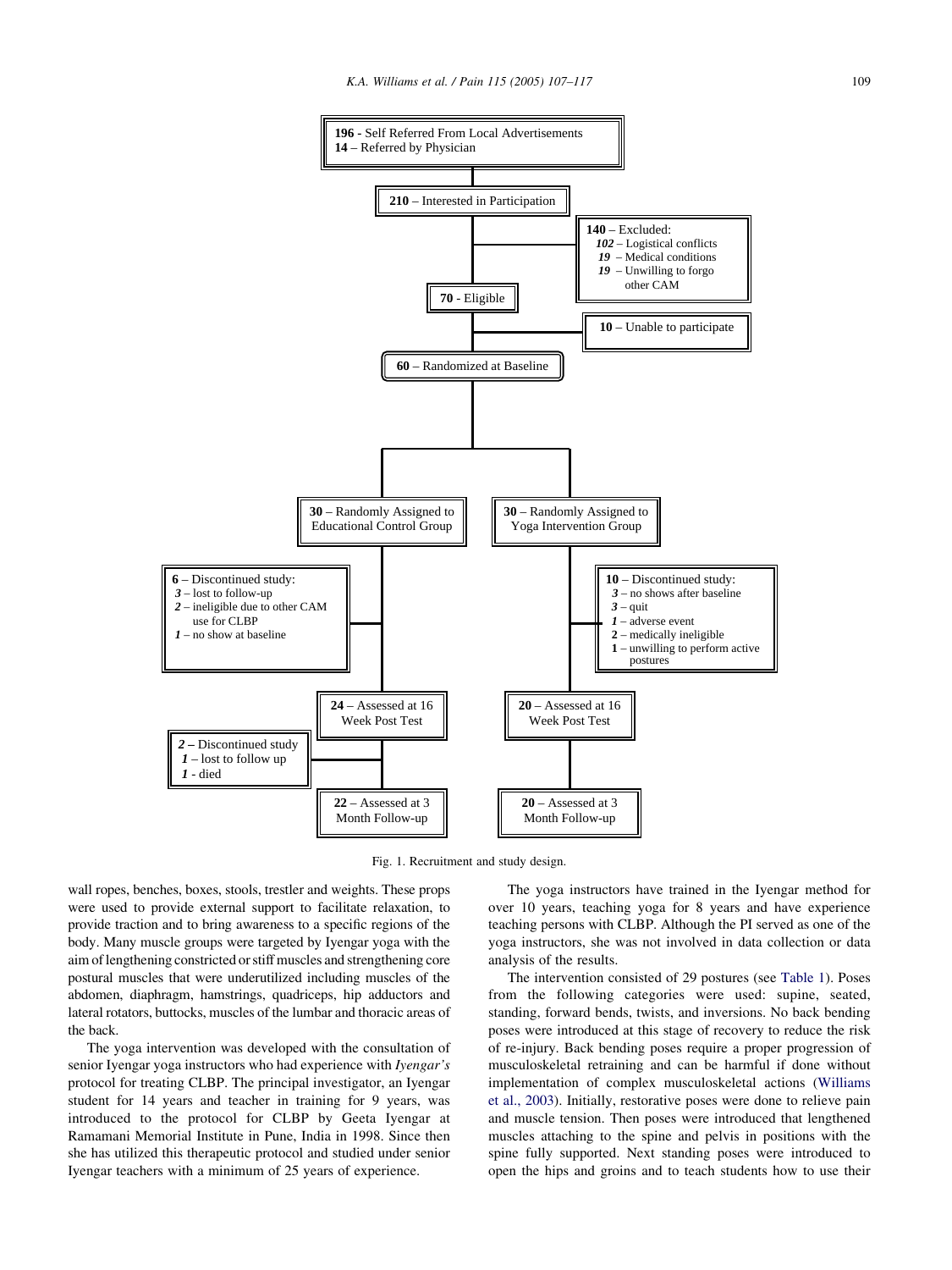<span id="page-3-0"></span>Table 1 Postures in yoga therapy intervention

- 1. Savasana II with bolster and sandbag; with sacral traction
- 2. Prone Savasana with 25 lb weight on buttocks; with two 15 lb plate weights and 3 10 lb sandbags between plate weights
- 3. Prone Supta Padangusthasana with raised knee bent and supported
- 4. Supta Pavanmuktasana—1 knee to chest, both knees to best
- 5. Supta Padangusthasana I and II—bent knee and straight leg with support of the wall; with assisted traction; traction with two straps
- 6. Pavanmuktasana on the bench
- 7. Uttanasana on the stool
- 8. Ardha uttanasana onto halasana box with double traction
- 9. Adho Mukha Svanasana using simhasana box and upper wall ropes; with lower wall ropes and heels on wall
- 10. Lumbar traction with straight legs and bent legs
- 11. Adho Mukha Virasana over bolster
- 12. Parsva Pavanmuktasana on the bench
- 13. Prasarita Padottanasana on bench with traction on the upper thighs (concave back)
- 14. Parsvottanasana (concave back)
- 15. Maricyasana III at trestler
- 16. Tadasana with block between the legs
- 17. Utthita Hasta Padangusthasana I and II with bent knee and straight leg
- 18. Parivritta Hasta Padangusthasana III straight leg supported on stool at trestler
- 19. Utthita Padmasana—forward bend (adho mukha) and lateral stretch (parsva)
- 20. Adho Muhka Sukasana
- 21. Parsva Sukasana
- 22. Trikonasana (at trestler with traction)
- 23. Virabdrasana II (at trestler with traction)
- 24. Parsvakonasana (at trestler)
- 25. Parivritta Trikonasana (trestler)
- 26. Bharadvajasana (chair)
- 27. Supported Urdhva Prasarita Padasana
- 28. Supported Baddha Konasana
- 29. Supported Halasana

The names of postures are in sanskrit. Pictures of the poses with props can be found in [Williams et al. \(2003\).](#page-10-0)

legs and arms to lengthen pelvic and spinal tissues. Twists were taught to access the deeper layer of back muscles to help realign the vertebra, increase intervertebral disc space and decrease possible impingement of nerve roots. Inversions were included to reverse the compressive effects of gravity on the intervertebral disc space. Subjects were gradually progressed from simple poses to progressively more challenging poses. Throughout the intervention, instructors focused on correcting imbalances in muscles affecting spinal alignment and posture as they were revealed in the poses. At the program end, yoga subjects were encouraged to continue yoga therapy at home and through community classes.

#### 2.4. Outcome measures

#### 2.4.1. Functional disability

Functional disability was the primary outcome variable and was measured using the seven-item Pain Disability Index (PDI) ([Tait et al., 1990](#page-10-0)) that assessed the degree (1–10 scale) that chronic pain disrupts performance or function of seven general areas of normal activities including family and home responsibilities, recreation, social activity, occupation, sexual behavior, self-care, and life-support activity [\(Tait et al., 1990](#page-10-0)). A total disability score was calculated by summing all items for a maximum score of 70 points with higher scores indicating higher levels of disability. The PDI has been found to be both reliable ([Tait et al., 1990](#page-10-0)) and valid [\(Jerome and Gross, 1991; Chibnall](#page-9-0) [and Tait, 1994\)](#page-9-0).

#### 2.4.2. Clinical pain

Clinical levels of pain were assessed using the Short Form-McGill Pain Questionnaire (SF-MPQ) ([Melzack, 1987](#page-9-0)). The SF-MPQ measures present pain intensity with a standard horizontal 10 cm visual analogue scale (VAS) ([Huskisson, 1983](#page-9-0)) and the Present Pain Index (PPI) ([Melzack, 1987\)](#page-9-0). The VAS is a bipolar line scale with the descriptive anchors of no pain on the left side of the line and worst possible pain on the right side of the line. The PPI is a rating scale that requires each patient to endorse their pain with one check from 0 representing no pain to 5 representing excruciating pain.

#### 2.4.3. Fear of movement

Pain-related fears to movement were quantified by the Tampa Scale of Kinesiophobia (TSK) ([Kori et al., 1990](#page-9-0), [Crombez et al.,](#page-9-0) [1999a,b](#page-9-0); [Goubert et al., 2002; Lethem et al., 1983; McCracken](#page-9-0) [et al., 1992; Vlaeyen et al., 1995; Waddell et al., 1993\)](#page-9-0). The TSK is constructed on a four-point scale with anchors ranging from 'strongly disagree' to 'strongly agree'. Higher scores were associated with greater pain-related fear of movement ([Vlaeyen](#page-10-0) [et al., 1995\)](#page-10-0). Internal consistency of the TSK was fair ( $\alpha$  = 0.68 and 0.80) [\(Vlaeyen et al., 1995\)](#page-10-0) while demonstrating good validity among CLBP patients ([Crombez et al., 1999a](#page-9-0)).

## 2.4.4. Pain attitudes

Beliefs associated with adjustment to chronic pain were assessed with the Survey of Pain Attitudes (SOPA) ([Jensen](#page-9-0) [et al., 1994](#page-9-0)). The SOPA is a 57-item questionnaire that rates level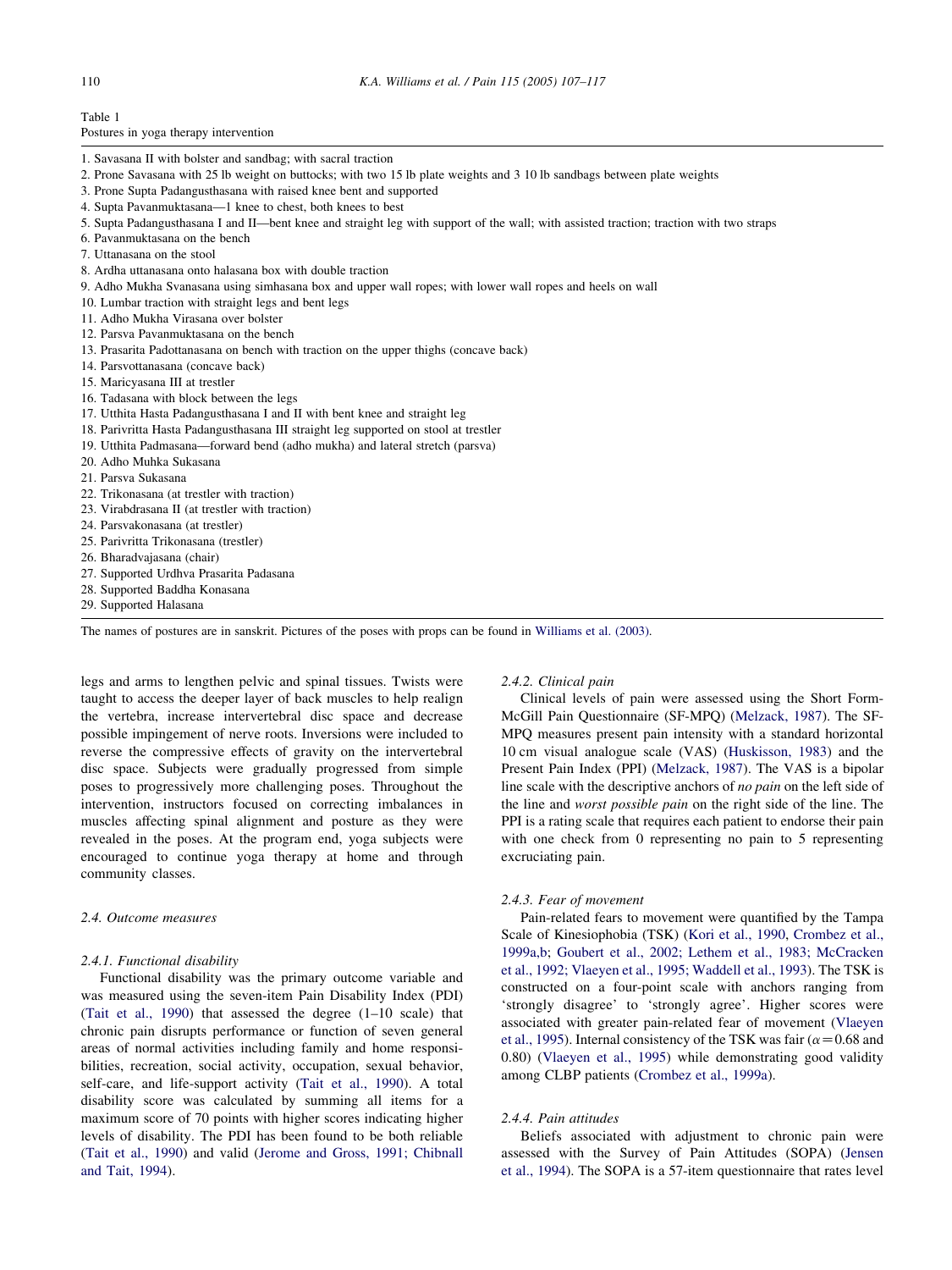of agreement on a 0–4 scale with statements concerning perceptions of seven attitudinal areas related to pain including Control, Disability, Harm, Emotion, Medication, and Medical Cure. Higher scores indicate an increase in the beliefs or attitudes that influence chronic pain and disability in a negative way with the exception of the control and emotion subscales. The validity of the SOPA is good ([Strong et al., 1992](#page-10-0)) while demonstrating moderate to good reliability ([Jensen et al., 1994](#page-9-0)).

#### 2.4.5. Coping strategies

Various coping strategies were assessed using the Coping Strategies Questionnaire-Revised, (CSQ-R) ([Robinson et al., 1997;](#page-10-0) [Riley and Robinson, 1997](#page-10-0)). The CSQ-R consists of 27 items and uses a 0–6 rating scale to rate perceived use of six types of coping strategies for pain when pain is experienced including: Distraction, Catastrophizing, Ignoring Pain, Distancing, Cognitive Coping, and Praying. The psychometric properties of CSQ-R are well established [\(Robinson et al., 1997; Riley and Robinson, 1997](#page-10-0)).

#### 2.4.6. Self-efficacy

Subjects' perception of their confidence to actively cope with CLBP at the time of assessment was measured with the Back Pain Self-Efficacy Scale (BPSES) [\(Anderson et al., 1995\)](#page-9-0). The BPSES presents 22 statements about coping strategies for pain and rates self-efficacy using a 10-point scale from 10 low certainty to 100 totally certain. Higher scores correspond to greater self-efficacy beliefs toward LBP. Three subscales exist including self-efficacy for pain management, functional ability and controlling symptoms. Evidence indicates this scale has good concurrent and construct validity ([Anderson et al., 1995](#page-9-0)) and good internal consistency.

#### 2.4.7. Range of motion

Spinal ROM was measured using a Saunders Digital Inclinometer, $<sup>1</sup>$  which is a portable, hand-held device with a liquid</sup> crystal screen that does not require calibration. The curve-angle method for measuring spinal ROM was utilized. The method more effectively isolates ROM of lumbar flexion and extension because it takes into consideration each individual's different standing lumbar posture in determining its zero reference point for measurements. Testing was performed with awareness of common measurement errors identified by [Mayer et al. \(1997\).](#page-9-0) Assessments were performed in the standing position and included hip flexion and extension, lumbar flexion, extension, and right and left lateral flexion (side bending).

## 2.4.8. Pain medication usage

Subjects were interviewed about their current pain medication usage (within the past 3 months) during the telephone-screening interview. Questions were asked to determine the use of 'pain relieving' prescription and non-prescription medications as well as the use of herbal and dietary supplements for pain management prior to the intervention. Changes from the baseline in drug consumption were evaluated at post-intervention and at 3-month follow-up. Subjects were given a list of their medications reported at baseline and asked to specify whether there was a change. Responses were coded in either one of four categories: no change from baseline, an increase or a decrease in usage, or cessation of medication. If a subject changed to a drug regimen that was

equivalent to the pre-intervention drug regimen with respect to medication class and/or dosing period, and which was expected to yield a similar analgesic response, the drug usage was considered unchanged. Changing the dose or stopping of one or more components of a multiple drug regimen was also considered an alteration in drug usage. For example, if two analgesics were being used, and one was stopped, it was recorded as a reduction in pain medication usage.

## 2.4.9. Adherence

Subjects in the yoga group were asked each week to report the frequency and duration of their yoga therapy practice at home. The total practice time was calculated each week and an average score was determined for the 16-week intervention period.

## 2.5. Statistics

Unpaired t-tests were conducted to determine if baseline differences in demographics, medical history and outcome measures existed between groups. Unpaired t-tests were also conducted to assess whether study completers differed significantly on outcome measures at baseline from non-completers. A noncompleter was a subject who either failed to complete the program or failed to complete post-treatment assessment of study outcomes.

Repeated measures mulitivariate analysis was conducted on functional (functional disability and pain intensity), psychological (pain attitudes, fear of movement and self-efficacy), and behavioral (coping strategies) outcomes to control for type I error. For spinal range of motion, only pre- and post-intervention scores were obtained and included in the multivariate analysis. If the outcome of the multivariate analysis was significant an ANCOVA was conducted that controlled for baseline scores of study outcomes to assess whether changes from baseline were significantly different between the yoga and control groups at post-treatment and the 3-month follow-up. Changes in pain medication usage were analyzed with chi-squared test and were assessed for their significance after Bonferroni correction of the significance level for the number of outcomes included in the analysis.

## 3. Results

#### 3.1. Subject characteristics

Of 210 candidates who called in or were referred by their physician to participate in the study [\(Fig. 1](#page-2-0)), 70 (33%) met the inclusion criteria and 60 (29%) agreed to enroll. One hundred and forty candidates were excluded before enrollment for the following reasons: logistical conflicts (72.8%); contraindicated medical conditions (13.6%); or unwillingness to forgo other forms of CAM (13.6%). Of the 60 subjects starting the study, 42 completed the study giving a 70% completion rate. Ten subjects were excluded from the analysis in the yoga group for the following reasons: three for not showing up to intervention after attending the baseline assessment, three quit, one adverse event in a subject with symptomatic osteoarthritis who was diagnosed <sup>1</sup> Manufactured by the Saunders Group, Inc., Chaska, MN. With a herniated disc during the study, two medically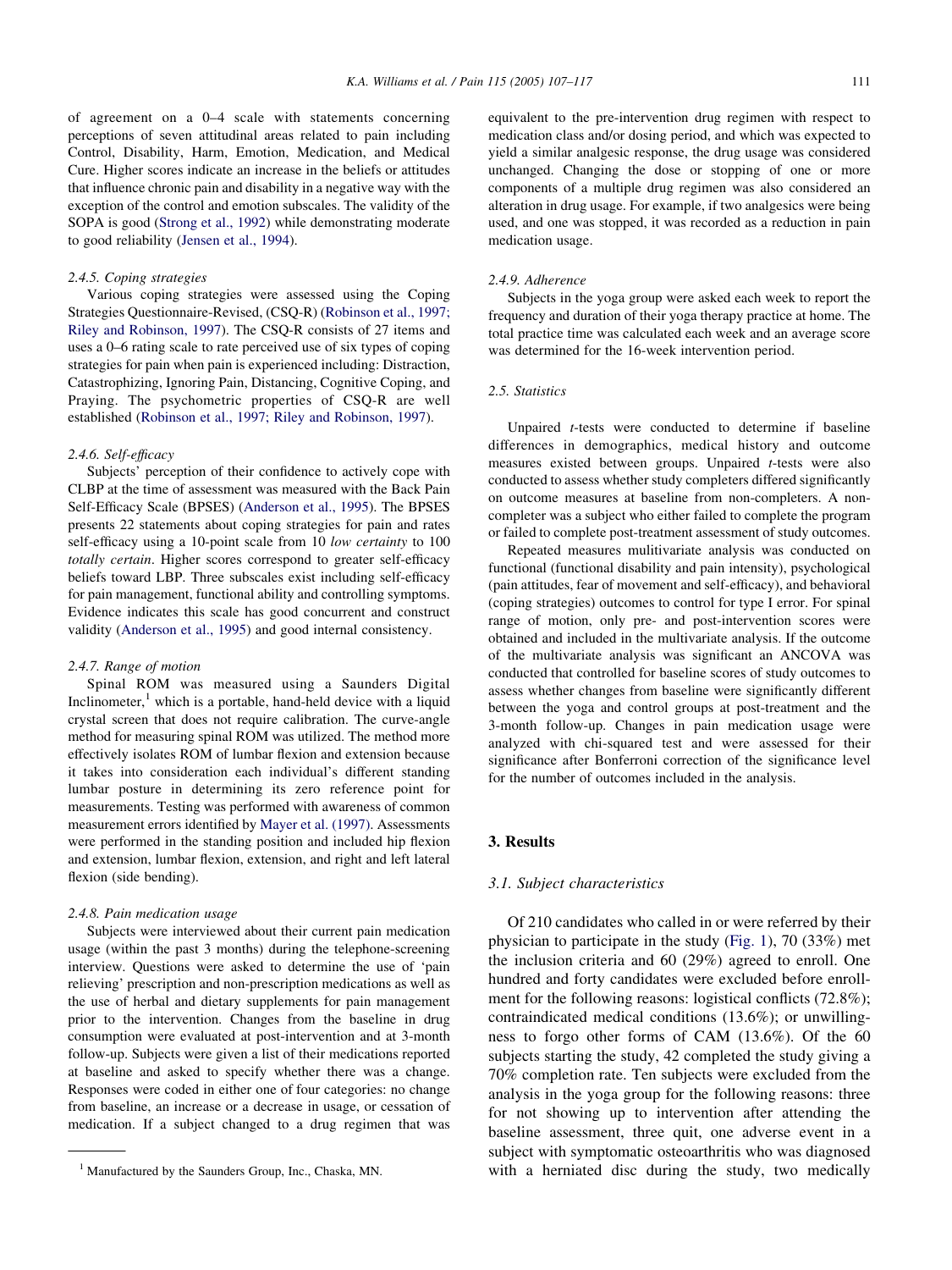ineligible (pregnant, scoliosis), one subject with symptomatic osteoarthritis who was unwilling to perform active yoga postures for fear of aggravating her condition. Review of the adverse event by a medical panel summoned by the Institutional Review Board determined that it was unrelated to the performance of yoga postures. Eight subjects were excluded from analysis in the control group for the following reasons: four were lost to follow-up, two became ineligible because of other CAM treatment for CLBP, one did not show at baseline assessment and one elderly subject died. Of the 20 subjects completing the yoga intervention, an attendance rate of 91.9% was achieved for the 16-week protocol.

Forty-four subjects (control and yoga) completed the 16 week intervention. The mean age was  $48.3 \pm 1.5$  with a range of 23–67 years. Subjects reported an average duration of LBP of  $11.2 \pm 1.54$  years, 48% reported using pain medication, and 30% used some form of CAM for LBP at baseline (see Table 2). A one-way ANOVA (unpaired  $t$ -test) revealed no significant differences in demographics and medical history between the yoga and control groups  $(P>$ 0.05; Table 2). No significance between group differences were found at baseline on outcome variables with the exception of significantly higher functional ability on the BPSES  $(P=0.005)$ , lower catastrophizing as a coping strategy ( $P=0.007$ ), and less perceived disability ( $P=$ 0.002) and harm  $(P=0.02)$  on the SOPA by the yoga group compared to the control group.

One-way analysis of demographic factors, medical history, baseline pain intensity, and disability comparing subjects who completed the study  $(N=42)$  and subjects who either dropped out or were lost to follow-up  $(n=18)$ ,

Table 2

Demographic and medical characteristics of subjects

| Characteristic            | Control $(N=24)$ | Yoga $(N=20)$   | $P$ -value |
|---------------------------|------------------|-----------------|------------|
| Mean age, yr $(M \pm SE)$ | $48.0 \pm 1.96$  | $48.7 \pm 10.6$ | 0.81       |
| Gender $(\%)$             |                  |                 |            |
| Female                    | 70.8             | 65.0            | 0.68       |
| Male                      | 29.2             | 35.0            |            |
| Ethnicity                 |                  |                 |            |
| African Am                | 1                | 1               | 0.57       |
| Asian                     | 1                | $\Omega$        |            |
| Native Am                 | 0                | 1               |            |
| Caucasian                 | 22               | 18              |            |
| Education level $(\%)$    |                  |                 |            |
| High school               | 29.2             | 20.0            | 0.48       |
| College                   | 70.8             | 80.0            |            |
| Income $(\%)$             |                  |                 |            |
| \$10-19,000               | 16.7             | 5.0             | 0.35       |
| \$20-49,000               | 50.0             | 45.0            |            |
| \$50-100,000              | 33.3             | 50.0            |            |
| History of LBP            |                  |                 |            |
| Years                     | $11.0 \pm 2.07$  | $11.3 \pm 2.37$ | 0.92       |
| %Taking meds              | 50.0             | 45.0            | 0.71       |
| %Using CAM                | 25.0             | 35.0            | 0.49       |

No significant differences were found between groups  $(P > 0.05)$  on demographics and medical history at baseline.

revealed no significant differences between group in demographics, baseline disability or pain intensity. However, non-completers had LBP for a longer period of time  $(16.4 \pm 2.5 \text{ yr})$  compared to completers  $(10.21 \pm 1.51 \text{ yr})$ .

## 3.2. Comparison of study outcomes in the yoga and control groups

A multivariate analysis of functional, psychological and behavioral outcomes determined that significant group  $\times$ time differences existed in the primary outcome, functional disability and the secondary outcome, pain intensity  $(P=$ 0.0036; [Table 3](#page-6-0)). No significant differences were found in the other secondary outcomes including spinal range of motion, psychological or behavioral factors. Significant differences between groups were observed in the changes in pain medication usage using a Bonferonni corrected significance level. Both the post and 3-month follow-up P values were less than the Bonferroni corrected significance level of 0.025 [\(Table 3](#page-6-0)).

Univariate analysis of functional disability indicated that the yoga group has less functional disability post-treatment than the control group ([Table 4](#page-6-0)). At baseline, the mean functional disability was 14.3 (13.6) and 21.2 (20.5) for the control group and the yoga group, respectively. After 16 weeks, the mean score fell to 3.3 (5.1) in the yoga group (76.9%) and to 12.8 (11.9) in the control group (39.6%). Three months after the intervention, the mean score was 3.9 (5.3) in the yoga group (72.7%) and 12.7 (11.4) in the control group (40%). A one-way ANCOVA that controlled for baseline score, indicated that functional disability was significantly lower in the yoga group compared to the control group ( $P=0.005$ ) immediately after the intervention. The greater improvement in functional disability by the yoga group was maintained at the 3-month follow-up ( $P=0.009$ ).

Univariate analysis of present pain revealed that yoga subjects reported two times greater reductions in pain than the control group ([Table 4](#page-6-0)). At baseline, the mean VAS score was 2.3 (1.6) and 3.2 (2.3) for the yoga group and the control group, respectively. After the 16-week intervention, the mean score fell to 1.0 (1.1) for the yoga group  $(56.5\%)$ and to 2.1  $(2.3)$  for the control group  $(31\%)$ . At the 3-month follow-up, the mean VAS score was 0.6 (1.1) for the yoga group  $(69.6\%)$  and  $2.0$   $(2.1)$  for the control group  $(37.5\%)$ . The difference between the two groups became statistically significant at three-month follow-up when the yoga group reported a 70% decrease in present pain compared to the 38% reduction reported by the control group [\(Table 4](#page-6-0)).

Pain medication was used by 17 of 24 subjects in control and 18 of 20 subjects in yoga. The subjects used nonsteroidal anti-inflammatory drugs (NSAIDS) or acetaminophen. However, one participant in the control group also used a narcotic and muscle relaxant while another used only a muscle relaxant. In the yoga group, four subjects reported using muscle relaxants in addition to NSAIDS with one subject using a narcotic occasionally. Drug usage reported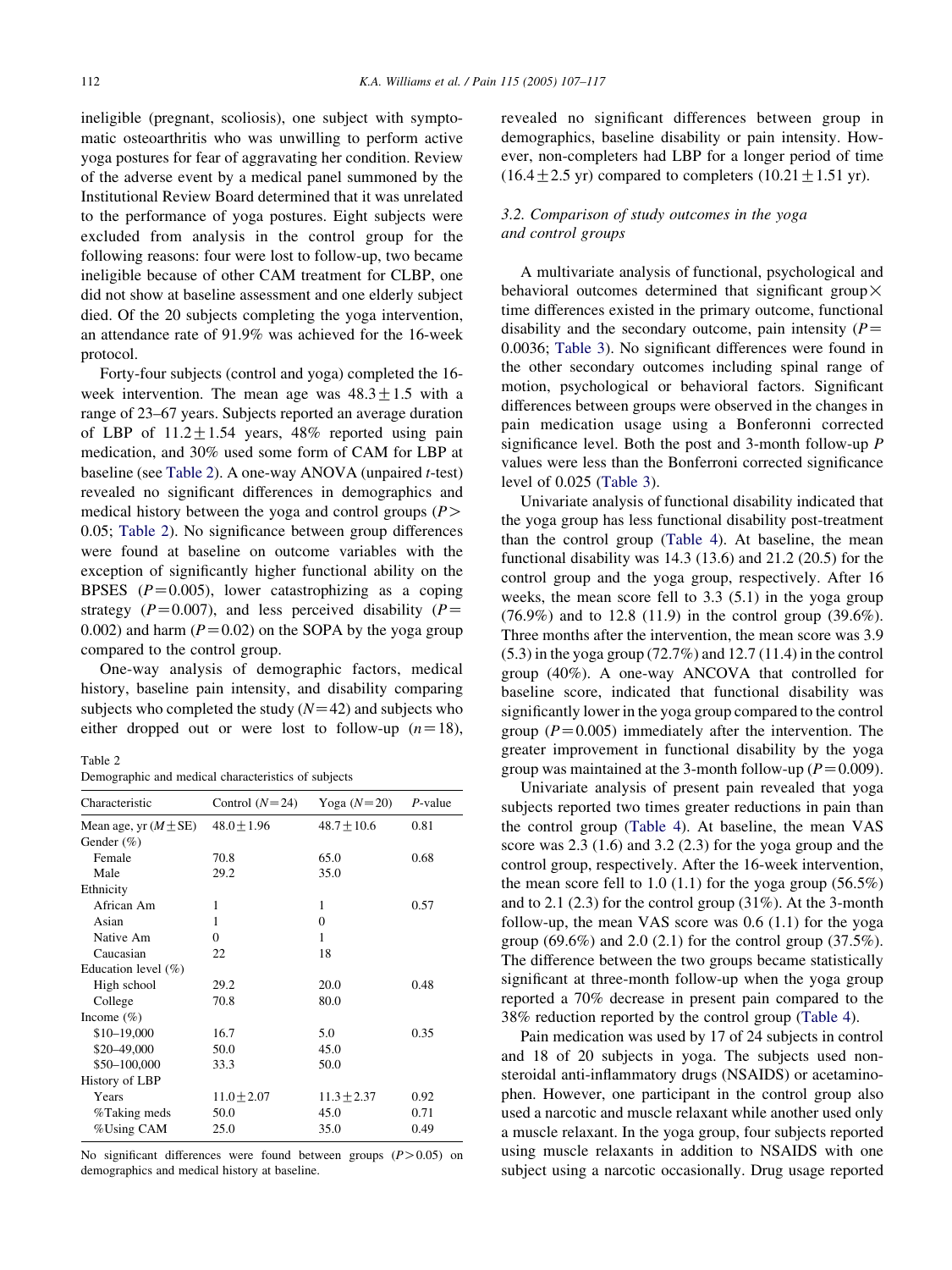K.A. Williams et al. / Pain 115 (2005) 107-117 113

<span id="page-6-0"></span>

| Table 3                                            |  |
|----------------------------------------------------|--|
| Analyses of study outcomes to correct type I error |  |

| Outcome                                               | Variables                                                                                                           | Correction for multiple outcomes | $P$ -value                             |
|-------------------------------------------------------|---------------------------------------------------------------------------------------------------------------------|----------------------------------|----------------------------------------|
| <b>Functional outcomes</b><br>(Pre, post & follow-up) | PDI<br>PPI<br><b>VAS</b>                                                                                            | Manova                           | 0.004                                  |
| Pain medication usage<br>(Pre, post & follow-up)      | <b>Success</b><br>Failure                                                                                           | Bonferroni<br>Correction         | P < 0.025<br>Post 0.002<br>3MFup 0.007 |
| Psychological factors<br>(Pre, post & follow-up)      |                                                                                                                     |                                  |                                        |
| Survey of pain attitudes                              | Pain attitudes<br>Pain control<br>Disability<br>Harm<br>Emotion<br>Medication<br>Solicitude<br>Medical cure         | Manova                           | 0.15                                   |
| Fear of movement                                      | Fear of movement                                                                                                    |                                  |                                        |
| Self-efficacy                                         | Self-efficacy<br>Managing symptoms<br>Functional ability<br>Controlling<br>Symptoms                                 |                                  |                                        |
| <b>Behavioral</b> factors                             |                                                                                                                     |                                  |                                        |
| (Pre, post & follow-up)                               |                                                                                                                     |                                  |                                        |
| Coping Strategies Questionnaire                       | Distraction<br>Catastrophizing<br>Ignoring pain<br>Distancing<br>Cognitive coping<br>Praying                        | Manova                           | 0.52                                   |
| Spinal range of motion<br>(Pre and post)              | Lumbar extension                                                                                                    | Manova                           | 0.15                                   |
|                                                       | Lumbar flexion<br>Left lateral flexion<br>Right lateral flexion<br>Standing hip extension<br>Standing hip extension |                                  |                                        |

Table 4

Comparison of changes in functional disability and pain intensity from baseline in the educational control and yoga groups at the post and 3-month follow-up assessments

| Variable | Control    |                          |            | Yoga                     |                    | Between group            |  |
|----------|------------|--------------------------|------------|--------------------------|--------------------|--------------------------|--|
|          | $M \pm SD$ | Mean change              | $M \pm SD$ | Mean change              | Unadjusted P-value | Adjusted P-value         |  |
| PDI      |            |                          |            |                          |                    |                          |  |
| Pre      | 21.2(20.5) |                          | 14.3(13.6) | -                        |                    |                          |  |
| Post     | 12.8(11.9) | $-8.4$                   | 3.3(5.1)   | $-11.0$                  | 0.611              | 0.834                    |  |
| 3-month  | 12.7(11.4) | $-8.5$                   | 3.9(5.3)   | $-10.4$                  | $0.005*$           | $0.009*$                 |  |
| PPI      |            |                          |            |                          |                    |                          |  |
| Pre      | 1.6(1.1)   |                          | 1.4(0.9)   |                          |                    |                          |  |
| Post     | 1.2(1.2)   | $-0.4$                   | 0.5(0.6)   | $-0.9$                   | 0.061              | $0.018*$                 |  |
| 3-month  | 1.1(0.9)   | $-0.5$                   | 0.5(0.6)   | $-0.9$                   | 0.140              | $0.013*$                 |  |
| VAS      |            |                          |            |                          |                    |                          |  |
| Pre      | 3.2(2.3)   | $\overline{\phantom{0}}$ | 2.3(1.6)   | $\overline{\phantom{0}}$ |                    | $\overline{\phantom{0}}$ |  |
| Post     | 2.1(2.3)   | $-1.0$                   | 1.0(1.1)   | $-1.3$                   | 0.671              | 0.146                    |  |
| 3-month  | 2.0(2.1)   | $-1.2$                   | 0.6(1.1)   | $-1.6$                   | 0.398              | $0.039*$                 |  |

Significant differences between groups  $*P$ <0.05. Adjusted P-values from ANCOVA that controlled for the baseline score of outcome variables.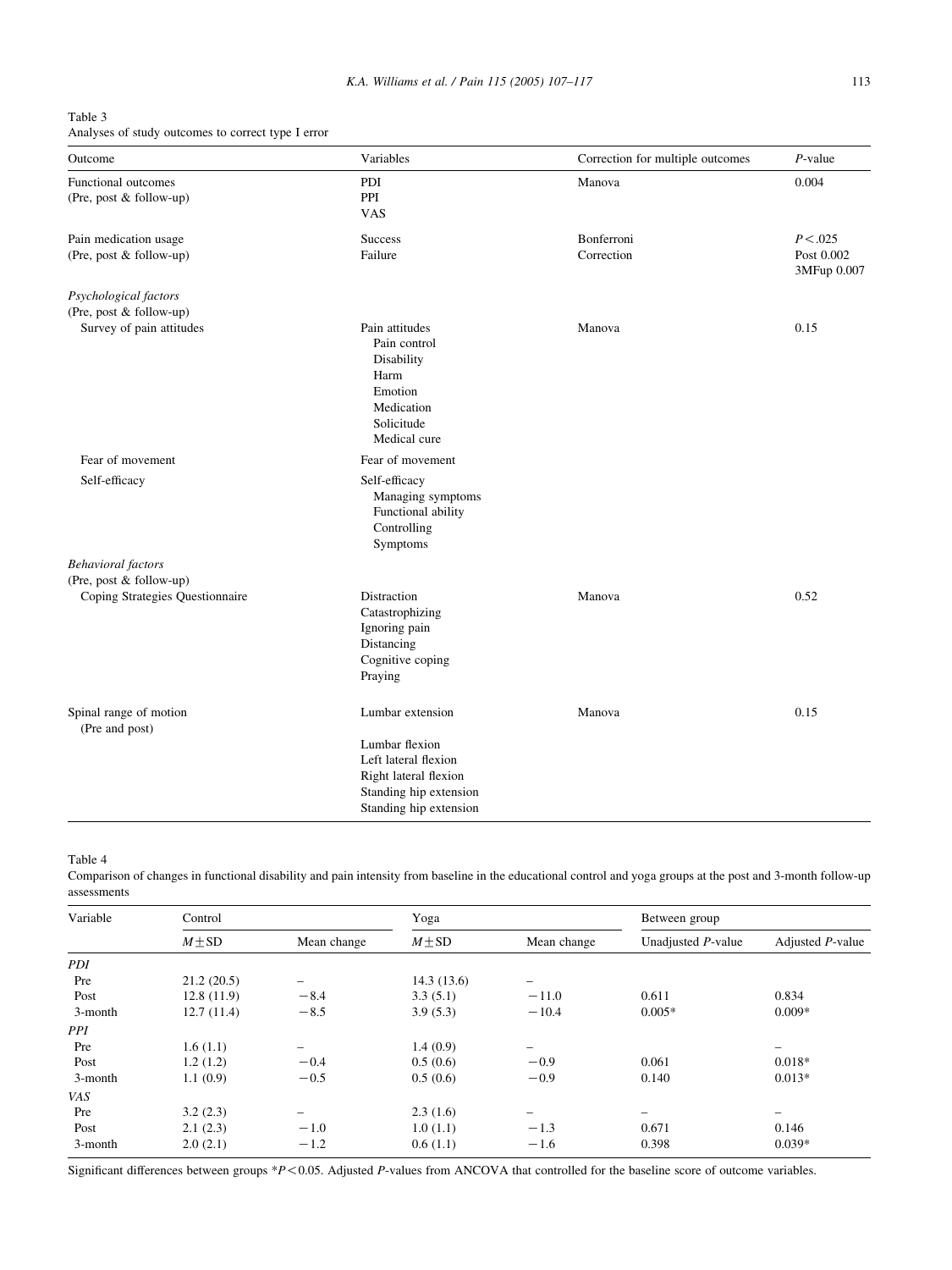Table 5 Comparison of changes in pain medication usage in the educational control and yoga groups after post and 3-month follow-up assessments

| Assessment | Outcome        | Group         | P-value    |          |
|------------|----------------|---------------|------------|----------|
|            |                | Control $(n)$ | Yoga $(n)$ |          |
| Post       | <b>Success</b> | 6             | 14         | $0.002*$ |
|            | Failure        | 11            | 2          |          |
| 3-month    | <b>Success</b> | 10            | 15         | $0.007*$ |
| follow-up  | Failure        |               |            |          |

Success, stopped or decreased medication use; failure, no change or increased medication use. Significant differences between groups  $P < 0.025$ .

immediately following completion of the study treatments decreased significantly in the yoga group compared to the control group ( $P=0.002$ ) (Table 5). Upon completion of the 16-week intervention, 88% of the subjects in the yoga group reported decreasing or stopping their medication compared to 35% in the control group. One patient in the control group reported an increase in drug use. None of the patients who used a regimen with multiple analgesic medications reported reducing or stopping a pain medication, while increasing another in the regimen. At the 3-month followup, both groups reported further decreases in pain medication usage, but the yoga group continued to report significantly greater reductions than the control group  $(P=0.004,$  Table 5).

An average of the weekly reported adherence to yoga at home indicated that subjects  $(n=20)$  in the yoga group who completed the study practiced 52.3 (7.5 min) min per week.

A social validation questionnaire was administered at post-intervention and at 3-month follow-up to all subjects for evaluation of potential confounds and to rate perceptions of the efficacy of the interventions. Possible confounds probed included use of medical or non-medical treatment, lifestyle changes, or other activities that could impact their LBP. Nonsignificant differences were found between groups for the above four areas. In addition, both groups were asked whether they read, implemented suggestions in the newsletters or found the information helpful to their recovery from LBP. Overall, 82.2% read greater than half of the 16 newsletters distributed  $(n=37)$ , 68%  $(n=30)$  reported implementing between half to all of the suggestions recommended in the newsletters, and 79.5%  $(n=35)$  of respondents indicated the newsletters were of some to no importance to aid in the management and recovery from CLBP. No significant between group differences were found on responses to the above three questions. In the yoga group, 95% of subjects  $(n=19)$  rated yoga as having either some  $(n=2)$  or a large impact  $(n=17)$  on their LBP. Moreover, on a 1–5 scale with 1, 'no importance' and 5, 'great importance'; 75% respondents rated yoga of great importance  $(n=15)$ while the remaining 25% rated yoga as of 'some importance'. The entire group rated the yoga treatment as important for managing and recovering from LBP.

## 4. Discussion

This is the first study to present results of the efficacy of Iyengar yoga on CLBP using a randomized controlled trial. The results support the hypothesis that yoga therapy confers greater benefits to CLBP patients than an educational program. It was demonstrated that a 16-week yoga therapy intervention caused a significant reduction in self-reported disability and pain, and reduced use of pain medication compared to the group in the educational program. The significant improvements by yoga subjects were maintained at the 3-month follow-up, indicating that the yoga intervention is associated with longer lasting reductions in disability and pain outcomes than an educational intervention.

Since both groups improved after their respective interventions in this relatively healthy population of subjects with CLBP, one possible reason for the reported improvement is regression to the mean. However, we think this is unlikely since the control group did not show the same degree of improvement and subjects with such a long medical history of CLBP would be unlikely to improve in 16 weeks in the absence of an intervention. In addition, the majority of subjects in the yoga group rated yoga as having a large impact on their LBP and as having great importance to the management and recovery of LBP.

Improvements in several outcome variables compared favorably to similar studies using active treatment strategies such as exercise, physical therapy protocols incorporating flexibility and strengthening exercises, and cognitive behavioral therapy. The reduction in functional disability due to yoga was greater in four out of five high quality studies of exercise and CLBP ([Frost et al., 1995;](#page-9-0) Kankaapää [et al., 1999; Risch et al., 1993; Torstensen](#page-9-0) [et al., 1998; O'Sullivan et al., 1997](#page-9-0)). The reduction in pain intensity due to yoga was greater or equal to the reduction reported in three of the five exercise studies reported above. The effect size (ES) for functional disability and present pain intensity due to yoga in the current study were 2.6 and 0.5, respectively. These ESs were lower than the ES of the treatment group in the above exercise studies but were similar to or higher than the ES from a meta-analysis of cognitive behavioral interventions for adult chronic pain ([Morley et al., 1999\)](#page-9-0). A large part of the lower ES due to yoga in the current study reflects the much higher changes from baseline in the control group compared to controls in the above exercise studies. In the current study, the ES of yoga on functional disability ([Bombardier et al., 2001](#page-9-0)) but not on pain intensity [\(Hagg et al., 2003](#page-9-0)) meets the reported criteria for being minimally clinically significant. In the current study, reductions in pain medication usage by the yoga group of 25% were comparable to those reported with massage therapy (26%), chiropractic and physical therapy (24–27%), slightly greater than acupuncture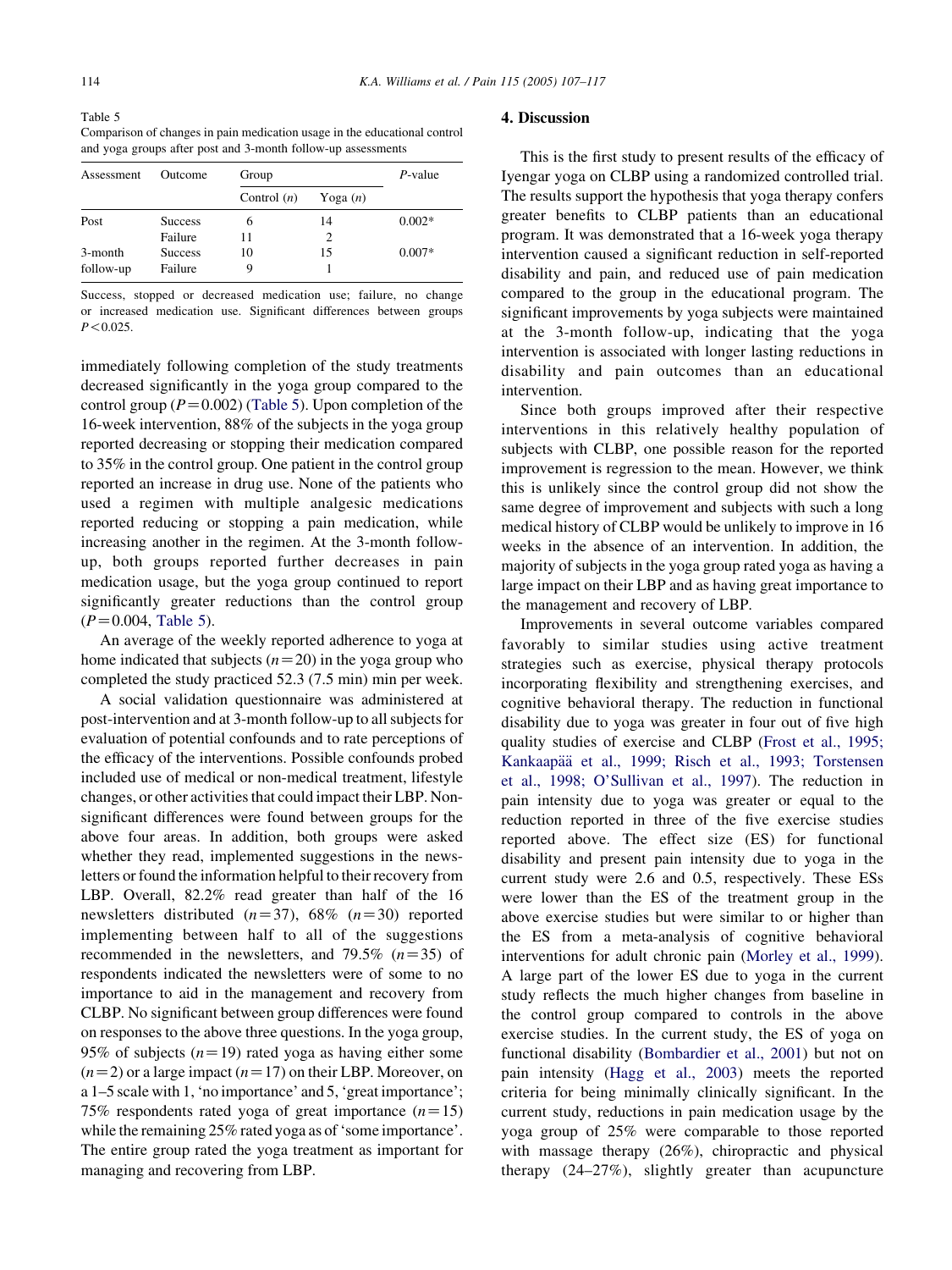(18%), and substantially larger than patient self-care (1%) ([Skargren et al., 1997; Cherkin et al., 2001\)](#page-10-0).

We can only compare the results of this study in a general way to those reported in the three published studies evaluating yoga on non-specific CLBP because of differences in study design, measurement outcomes, instruments and yoga intervention. Present findings of decreased pain and improvement in functional disability following yoga reflect reported decreases in pain status [\(Vidyasagar et al.,](#page-10-0) [1989](#page-10-0)) and improvement in disability ([Galantino et al., 2004](#page-9-0)) after yoga. Although [Jacobs et al. \(2004\)](#page-9-0) has some similar outcomes to the current study, they were not published at the time of submission of this manuscript. We expect differences in efficacy of Iyengar yoga from [Jacobs et al.](#page-9-0) [\(2004\)](#page-9-0) because a different selection of poses was used. The main difference in the Iyengar yoga intervention between the current study and the study by [Jacobs et al. \(2004\)](#page-9-0) is the lack of a resting phase of treatment prior to introducing more active poses and the inclusion of back bending poses in the later study.

The lack of treatment effect on the psychological and behavioral subscales is likely due to the study not having enough power to obtain statistical significance on these secondary outcomes. In addition, the duration of time necessary to change long-held negative cognitions and beliefs about CLBP such as movement-related fear may be longer than the time required for improved perceptions of pain or disability. It is also possible that the inclusion of a large number of difficult standing postures that require repeated practice to obtain correct pelvic alignment diminished the efficacy of the intervention. Although [Iyengar \(1976\)](#page-9-0) claims that the standing poses are crucial for recovery from LBP, it is challenging to obtain the correct alignment in the posture that is necessary for pain relief in the learning phase. In such a short intervention, discomfort from improper alignment may have reduced the perceived efficacy of the yoga intervention on long-held negative cognitions and beliefs about the efficacy of yoga on CLBP. It is also possible that the impact of the yoga intervention would have been greater with a more experienced instructor.

The present study revealed methodological issues to address in future studies. In general, baseline measures for pain and functional disability were lower and ratings of back related self-efficacy were higher in the current study than many comparable studies in the literature for patients with CLBP ([Grachev et al., 2002; McDonald and Weiskopf,](#page-9-0) [2001; O'Sullivan et al., 1997; Wright et al., 2001](#page-9-0)). As a result, the study population was relatively healthy in terms of pain and functional disability and is likely due to the selfreferral of subjects. This finding reduces the absolute magnitude of improvement due to border effects and limits the generalizability of the findings to less severe LBP populations. We recommend including cut-offs on outcome measures in the inclusion/exclusion criteria so that a more disabled population is recruited and there is room for

measuring improvement. We also recommend the use of fewer outcomes to increase the power of the study and to reduce demand characteristics, testing expectancies, or testing fatigue.

An additional major constraint of the study is the lack of control for attention and physical activity, both of which could be responsible for the significant effects observed in the yoga group. Thus, in future studies, in addition to a standard medical care control, a second control group should be included that controls for attention, group support and physical activity. It is also possible that the treatment effects could be due to therapist bias since the principal investigator of the study was also involved in the delivery of the yoga therapy intervention. We have attempted to minimize this bias by having the data collection and data analysis conducted by other members of the research team. The attrition in this study was twice as high as expected. In a study comparing the effect of medical exercise therapy to conventional physiotherapy and self-exercise, [Torstensen](#page-10-0) [et al. \(1998\)](#page-10-0) reported a 15.8% drop-out compared to the 30% drop-out reported in this study. The attrition in this study drops to 18.3% when subjects are eliminated who discontinued in the study because they did not show up after the baseline assessment or turned out to be medically ineligible. In future studies, the attrition could be reduced by implementing a more rigorous physician screening to decrease the risk of medically ineligible subjects becoming enrolled in the study and by replacing subjects who do not show up for the first session of treatment. We also believe that the efficacy of the yoga intervention would be enhanced by doing fewer and less challenging poses. We recommend excluding patients with symptomatic osteoarthritis to increase compliance to the yoga intervention and to decrease the likelihood of adverse reactions to the active yoga postures.

In spite of the aforementioned limitations, this pilot design demonstrated several methodological strengths. The current design used an objective and standardized screening process to randomize eligible subjects into a longitudinal, experimental design. Moreover, the experimental design incorporated a more realistic, active educational control condition rather than a passive wait-listed group in order to help maintain the motivation of this group and control for positive expectancy. In addition, subject assessment was multidimensional including both objective and subjective tests of disability, pain, and cognition, which enabled the researchers to better assess instruments and tests for a large scale, clinical trial. Potential confounding factors (age, gender, duration of LBP) were controlled for using an ANCOVA and by determining if there were differences between groups in medical and CAM treatment, and lifestyle changes that could account for the reported changes in pain-related outcomes. Although the duration of the yoga intervention was short by the standards of Iyengar yoga philosophy, significant results were manifested in a short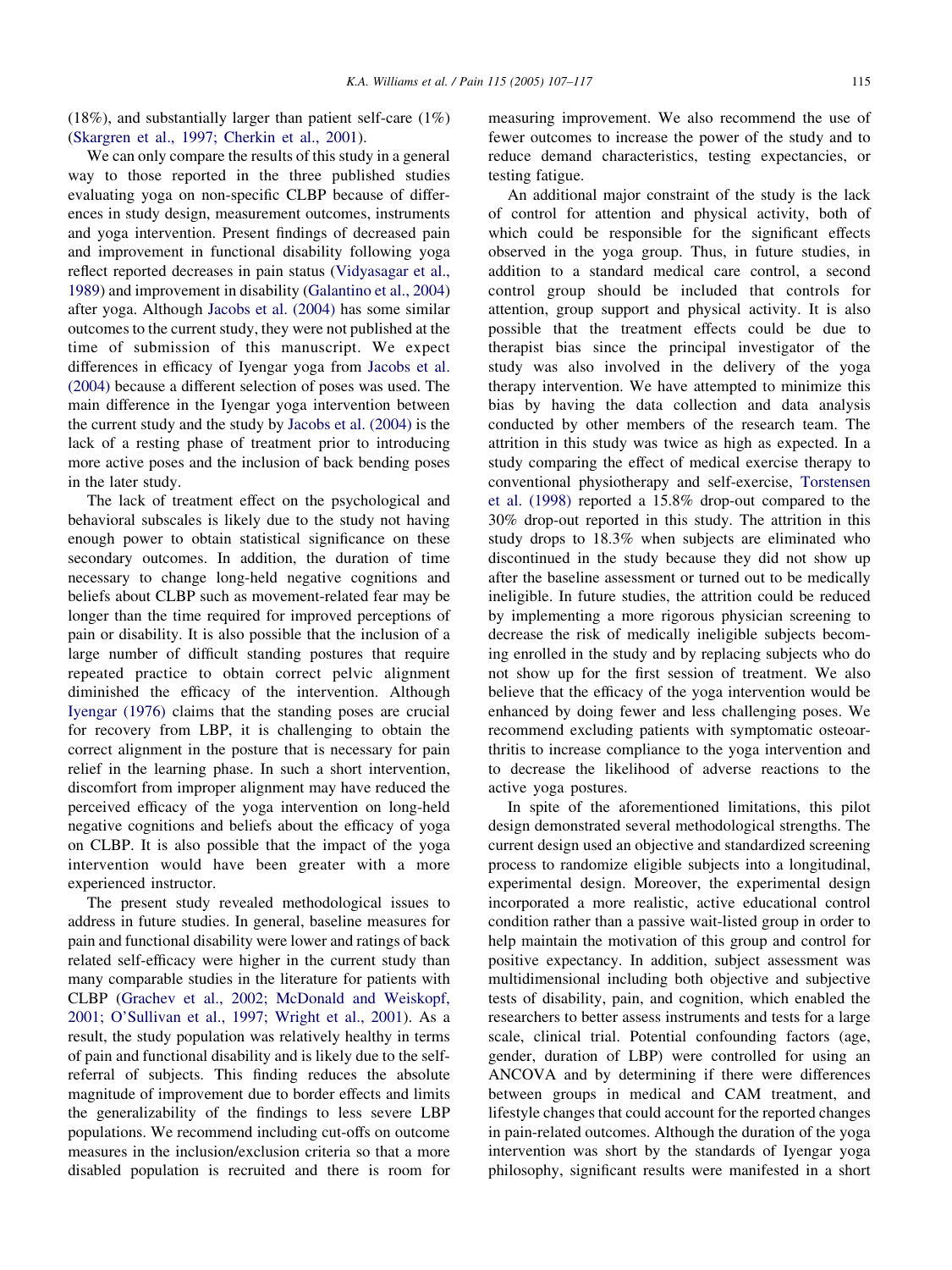<span id="page-9-0"></span>time and adherence rates to yoga therapy were high. Poses and methods used for the treatment program were standardized and documented so that replication of the study is possible ([Williams et al., 2003](#page-10-0)). Future studies should incorporate the above methodological changes. In addition, there is a need for clinical studies that determine whether yoga therapy can decrease medical utilization and for basic science studies that determine the mechanisms responsible for the therapeutic effects of Iyengar yoga therapy on CLBP.

## Acknowledgements

This project was funded by the Clinical Studies request for proposals at West Virginia University. I would like to thank the following individuals who worked tirelessly to make this project a success: forth year physical therapy students (Sara Wigal, Cherie Straley, Erica Simpkins and Rebecca Wright) for preparing the newsletters for the educational control group and for performing the spinal range of motion measurements; Yoga teacher, Siegfried Bleher and student assistants (Lillian Waugh, Kathyrn Stedham, Suzie Luikhart) who helped deliver the yoga therapy intervention; Lori Stravers for screening subjects for eligibility; N. Noerachmanto for preparing figures, tables and references; Cathy Powell for her administrative assistance; Gerry Hobbs for overseeing the study design and statistical analysis.

## References

- Anderson KO, Dowds BN, Pelletz RE, Edwards WT, Peeters-Asdourian C. Development and initial validation of a scale to measure self-efficacy beliefs in patients with chronic pain. Pain 1995;63:77–84.
- Andersson G. Epidemiological features of chronic low-back pain. Lancet 1999;354:581–5.
- Bombardier C, Hayden J, Beaton DE. Minimal clinically important difference. Low back pain, outcome measures. J Rheumatol 2001;28: 431–8.
- Cherkin DC, Eisenberg D, Sherman KJ, Barlow W, Kaptchuk TJ, Street J, Deyo RA. Randomized trial comparing traditional Chinese medical acupuncture, therapeutic massage, and self-care education for chronic low back pain. Arch Int Med 2001;161:1081–8.
- Chibnall JT, Tait RC. The Pain Disability Index: factor structure and normative data. Arch Phys Med Rehabil 1994;75:1082–6.
- Cohen L, Warneke C, Fouladi RT, Rodriguez MA, Chaoul-Reich A. Psychological adjustment and sleep quality in a randomized trial of the effects of a Tibetan yoga intervention in patients with lymphoma. Cancer 2004;100:2253–60.
- Crombez GJ, Vlaeyen W, Heuts PH, Lysens R. Pain-related fear is more disabling than pain itself: evidence on the role of pain-related fear in chronic back pain disability. Pain 1999a;80:329–39.
- Crombez G, Eccleston C, Baeyens F, Van Houdenhove B, Van den BA. Attention to chronic pain is dependent upon pain-related fear. J Psychosom Res 1999b;47:403–10.
- Eisenberg DM, Kessler RC, Foster C, Norlock FE, Calkins DR, Delbanco TL. Unconventional medicine in the United States. Prevalence, costs, and patterns of use. N Engl J Med 1993;328:246–52.
- Eisenberg DM, Davis RB, Ettner SL, Appel S, Wilkey S, Van Rompay M, Kessler RC. Trends in alternative medicine use in the United States, 1990–1997: results of a follow-up national survey. J Am Med Assoc 1998;280:1569–75.
- Frost H, Klaber Moffett JA, Moser JS, Fairbank JC. Randomised controlled trial for evaluation of fitness programme for patients with chronic low back pain. Br Med J 1995;310:151–4.
- Galantino ML, Bzdewka TM, Eissler-Russo JL, Holbrook ML, Mogck EP, Geigle P, Farrar JT. The impact of modified hatha yoga on chronic low back pain: a pilot study. Altern Ther Health Med 2004;10:56–9.
- Garfinkel MS, Schumacher Jr HR, Husain A, Levy M, Reshetar RA. Evaluation of a yoga based regimen for treatment of osteoarthritis of the hands. J Rheumatol 1994;21:2341–3.
- Garfinkel MS, Singhal A, Katz WA, Allan DA, Reshetar R, Schumacher Jr HR. Yoga-based intervention for carpal tunnel syndrome: a randomized trial. J Am Med Assoc 1998;280:1601–3.
- Goubert L, Francken G, Crombez G, Vansteenwegen D, Lysens R. Exposure to physical movement in chronic back pain patients: no evidence for generalization across different movements. Behav Res Ther 2002;40:415–29.
- Grachev ID, Fredrickson BE, Apkarian AV. Brain chemistry reflects dual states of pain and anxiety in chronic low back pain. J Neural Transm 2002;109:1309–34.
- Hagg O, Fritzell P, Nordwall A. The clinical importance of changes in outcome scores after treatment for chronic low back pain. Eur Spine J 2003;12:13–20.
- Huskisson EC. Visual analogue scales. In: Melzack R, editor. Pain measurement and asssessment. New York: Raven Press; 1983. p. 33–7.
- Iyengar BKS. Light on yoga. New York: Schocken Books; 1976.
- Iyengar BKS. Tree of yoga. Boston, MA: Shambala; 1989.
- Iyengar National Association of United States (IYNAUS) Certification Committee, IYNAUS Certification Manual 2002.
- Jacobs BP, Mehling W, Avins AL, Goldberg HA, Acree M, Lasater JH, Cole RJ, Riley DS, Maurer S. Feasibility of conducting a clinical trial on hatha yoga for chronic low back pain: methodological lessons. Altern Ther Health Med 2004;10:80–3.
- Jensen MP, Turner JA, Romano JM, Lawler BK. Relationship of painspecific beliefs to chronic pain adjustment. Pain 1994;57:301–9.
- Jerome A, Gross RT. Pain disability index: construct and discriminant validity. Arch Phys Med Rehabil 1991;72:920–2.
- Kankaapää M, Taimela S, Airaksinen O, Hanninen O. The efficacy of active rehabilitation in chronic low back pain. Effect on pain intensity, selfexperienced disability, and lumbar fatigability. Spine 1999;24: 1034–42.
- Kori SH, Miller RP, Todd DD. Kinisophobia: a new view of chronic pain behavior. Pain Manag 1990;35–43.
- Lethem J, Slade PD, Troup JD, Bentley G. Outline of a fear-avoidance model of exaggerated pain perception—I. Behav Res Ther 1983;21: 401–8.
- Mayer TG, Kondraske G, Beals SB, Gatchel RJ. Spinal range of motion. Accuracy and sources of error with inclinometric measurement. Spine 1997;22:1976–84.
- McCracken LM, Zayfert C, Gross RT. The Pain Anxiety Symptoms Scale: development and validation of a scale to measure fear of pain. Pain 1992;50:67–73.
- McDonald DD, Weiskopf CS. Adult patients' postoperative pain descriptions and responses to the Short-Form McGill Pain Questionnaire. Clin Nurs Res 2001;10:442–52.
- Melzack R. The short-form McGill Pain Questionnaire. Pain 1987;30: 191–7.
- Morley S, Eccleston C, Williams A. Systematic review and meta-analysis of randomized controlled trials of cognitive behaviour therapy and behaviour therapy for chronic pain in adults, excluding headache. Pain 1999;80:1–13.
- Murugesan R, Govindarajulu N, Bera TK. Effect of selected yogic practices on the management of hypertension. Indian J Physiol Pharmacol 2000; 44:207–10.